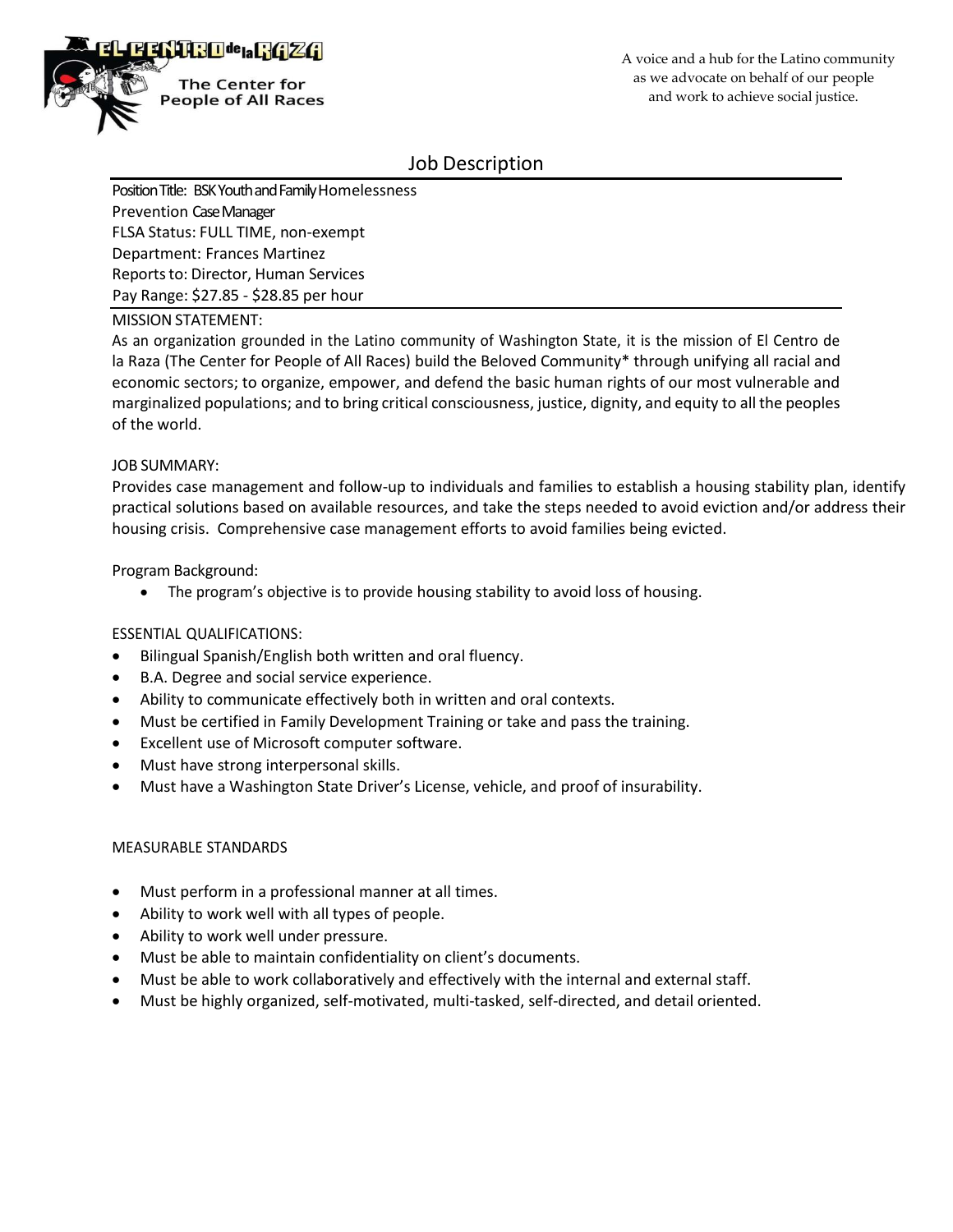ESSENTIAL FUNCTIONS:

- Performs comprehensive assessments for individual homeless participants; develops/implements service plans with involvement of participants.
- Provides case-monitoring and maintains complete participant chart notes.
- Maintains and supports participant confidentiality files and provides appropriate reports and statistics for monthly billings.
- Collects demographics for United Way, CSBG, and for various housing reports.
- Enter all participants in HMIS
- Performs monthly and quarterly billings and required documentation for funders.
- Reviews case managers' requests for housing payments if and when applicable.
- Performs other duties and responsibilities as assigned.

### WORKING CONDITIONS:

Works in a general office environment at EL Centro de la Raza. Works a minumof 40 hours per week. May require a flexible schedule.

• Remote work eligible: Hybrid - expected to work from the Federal Way office at least two days per week during pandemic period.

### PHYSICAL REQUIREMENTS:

- Ability to sit, walk, stand, bend, squat, climb, kneel, and twist on an intermittent or continuous basis
- Ability to grasp, push, pull objects such as files, file cabinet drawers, and reach overhead
- Ability to operate telephone, desktop, or laptop computer
- Ability to lift up to 25 lbs.

Equal Employment Opportunity and Accommodation Statement:

El Centro de la Raza provides equal employment opportunities to all employees and applicants for employment and prohibits discrimination and harassment of any type without regard to race, color, religion, age, sex, national origin, disability status, genetics, protected veteran status, sexual orientation, gender identity or expression, or any other characteristic protected by federal, state, or local laws.